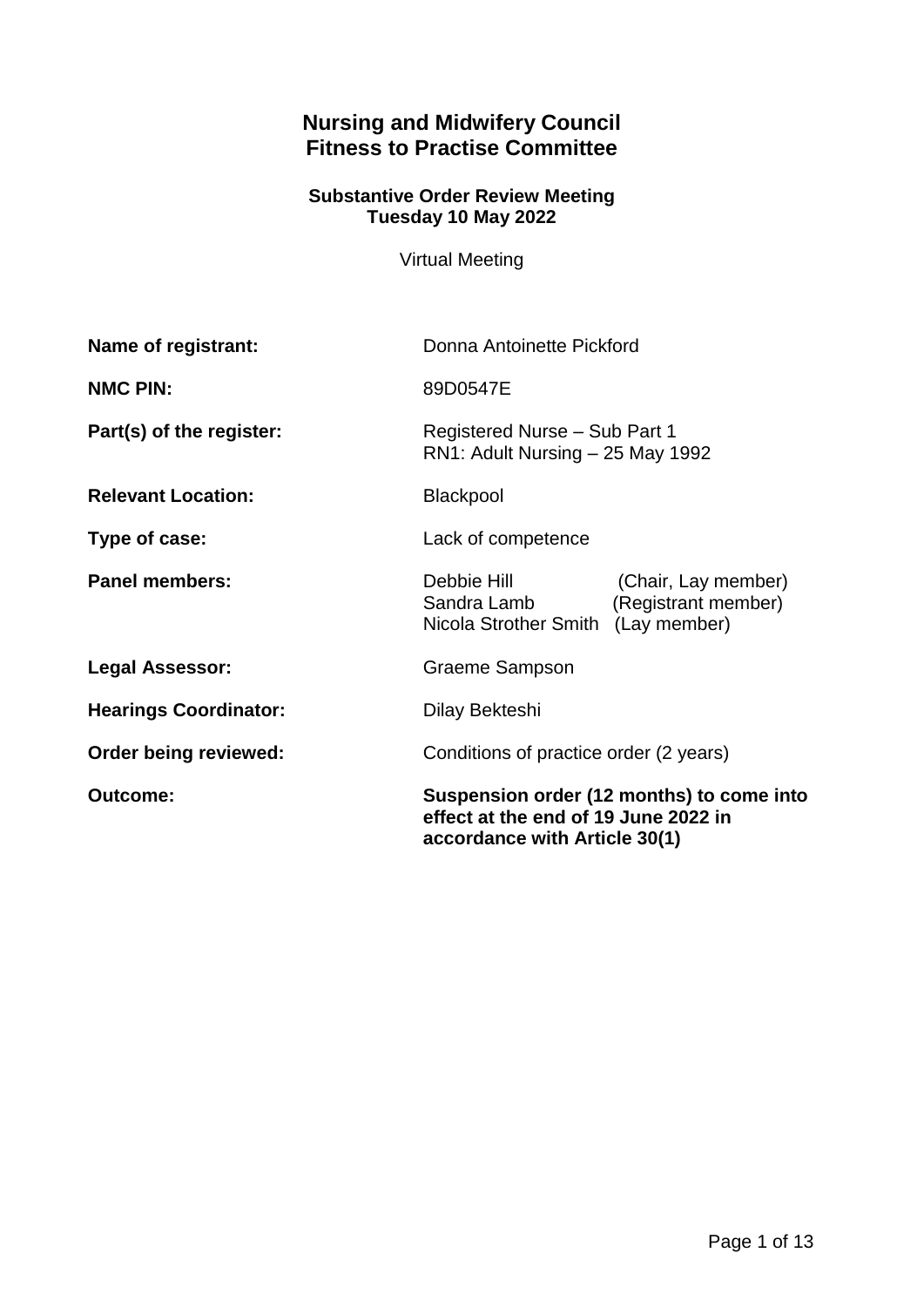## **Decision and reasons on service of Notice of Meeting**

The panel considered whether notice of this meeting has been served in accordance with the Nursing and Midwifery Council (Fitness to Practise) Rules 2004 (as amended) ("the Rules").

The panel noted that the Notice of Meeting had been sent to Mrs Pickford's registered email address on 4 April 2022.

The panel took into account that the Notice of Meeting provided details of the review including the time, dates and venue of the meeting.

The panel accepted the advice of the legal assessor.

In the light of all of the information available, the panel was satisfied that Mrs Pickford has been served with notice of this meeting in accordance with the requirements of Rules 11A and 34 of the Nursing and Midwifery Council (Fitness to Practise) Rules 2004 (as amended) (the Rules).

## **Decision and reasons on review of the current order**

The panel decided to replace the conditions of practice order with a suspension order. This order will come into effect at the end of 19 June 2022 in accordance with Article 30(1) of the Nursing and Midwifery Order 2001 (as amended) (the Order).

This is the first review of a substantive conditions of practice order originally imposed for a period of two years by a Fitness to Practise Committee panel on 21 May 2020.

The current order is due to expire at the end of 19 June 2022.

The panel is reviewing the order pursuant to Article 30(1) of the Order.

The charges found proved which resulted in the imposition of the substantive order were as follows: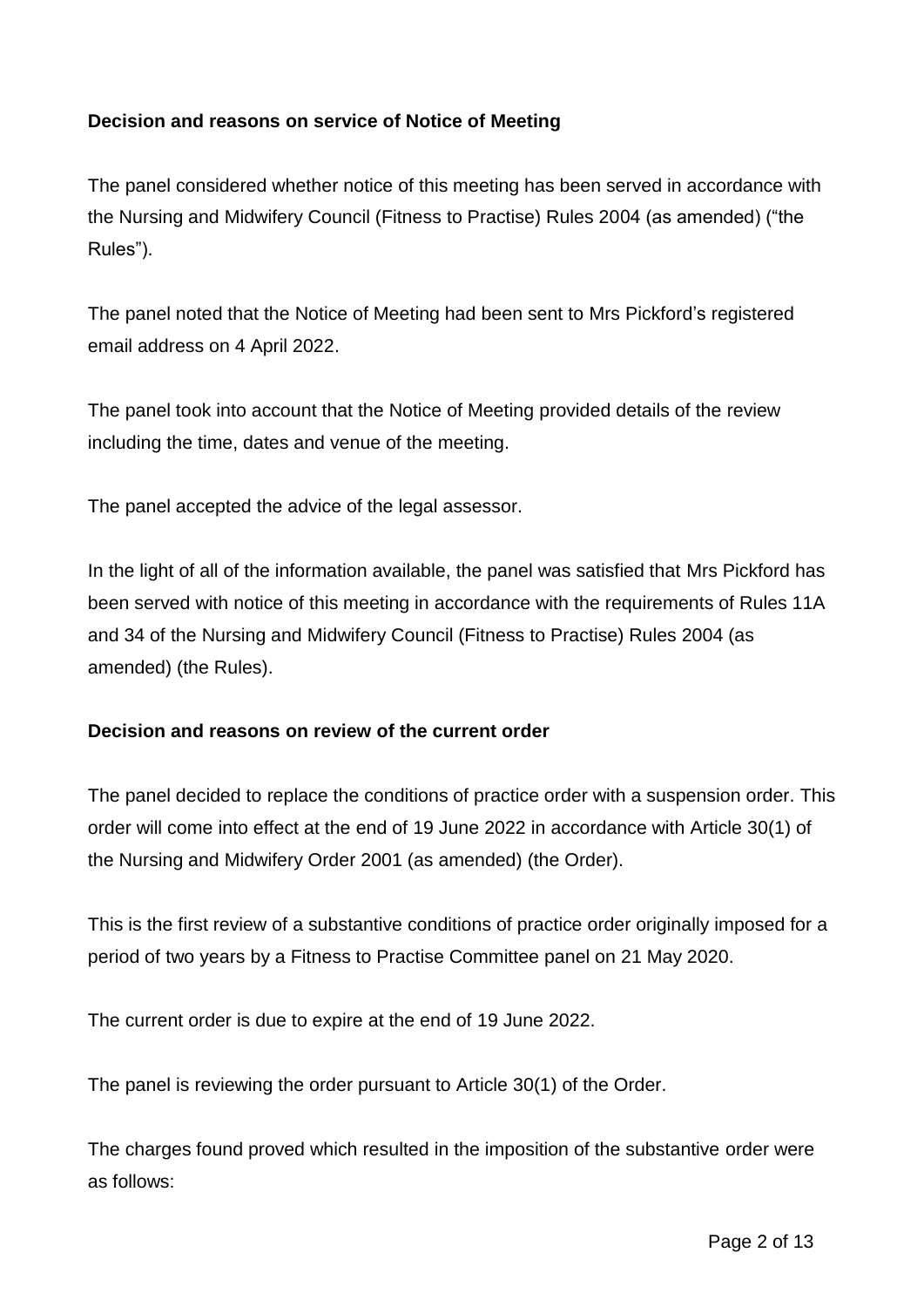*That you, between 20 October 2015 and 20 October 2018 failed to demonstrate the standard of knowledge, skill and judgement required to practice without supervision as a band 5 nurse in that you:*

- *1) On 20 October 2015 administered Tazocin to patient A on 2 occasions when patient A was allergic to Tazocin.* **[PROVED]**
- *2) On 01 May 2016 failed to administer a Fentanyl patch to patient VJ when patient VJ was prescribed a Fentanyl patch.* **[PROVED]**
- *3) On 01 May 2016 failed to administer Paracetamol to patient VJ when patient VJ was prescribed paracetamol, alternatively;* **[PROVED]**
- *4) …*
- *5) On 01 May 2016 failed to record and sign for the completion of a blood transfusion given to patient VJ.* **[PROVED]**
- *6) On 15 June 2016 failed to administer Dexamethosane to patient AH when patient AH was prescribed Dexamethosane, alternatively;* **[PROVED]**
- *7) …*
- *8) On 23 April 2017 failed to administer:*
	- *a. Amoxycillin*
	- *b. Gentamicin*
	- *c. Metronidazole*

*To patient SE when patient SE was prescribed those medications.* **[PROVED]**

*9) On 23 April 2017, having administered Pheytoin to patient SE failed to record the administration on patient SE's medication administration record.* **[PROVED]**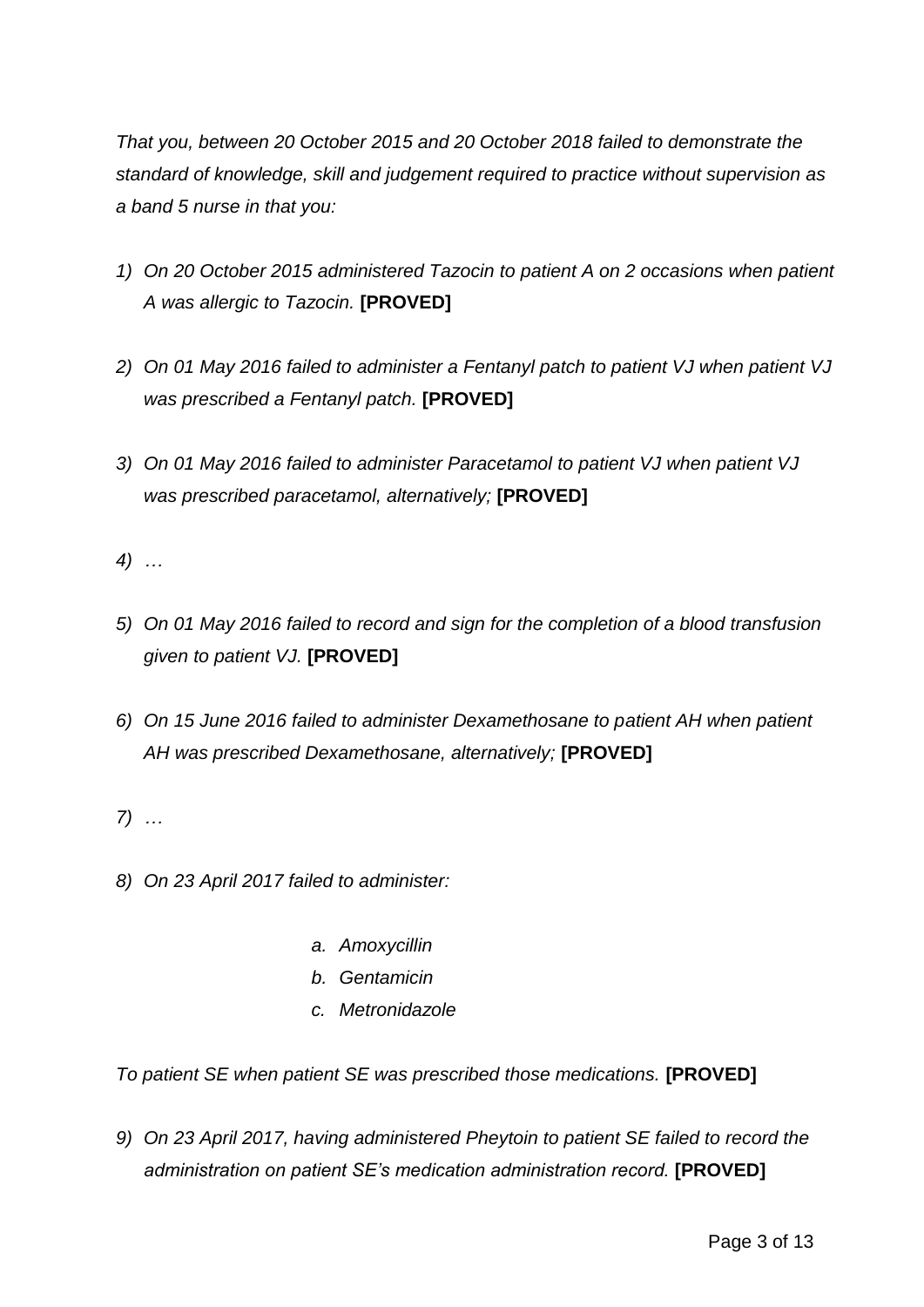- *10) On 07 June 2017 whilst undertaking a supervised medication administration round, failed to check the allergy status of each patient.* **[PROVED]**
- *11) On 02 July 2018 failed to administer a Hyoscine patch to patient BF when patient BF was prescribed a Hyoscine patch.* **[PROVED]**
- *12) On 02 July 2018 having administered Levothyroxine to patient BF, failed to record the administration on patient BF's medication administration record.* **[PROVED]**
- *13) On 08 July 2018 failed to administer Warfarin to patient PM when patient PM was prescribed Warfarin, alternatively;* **[PROVED]**

*14) …*

- *15) On 19 October 2018 administered a Fentanyl patch to patient MT when the prescriber had not signed Patient MT's medication administration record confirming the prescription of a Fentanyl patch to patient MT.* **[PROVED]**
- *16) On 20 October 2018 administered intravenous Pabrinex to patient AL when patient AL was not prescribed intravenous Pabrinex.* **[PROVED]**

*17) On 20 October 2018 having administered:*

- *a. St. Marks solution*
- *b. Ensure Compact*

*To patient AB, failed to record the administration on patient AB's medication administration record.* **[PROVED]**

*18) …*

*AND in light of the above, your fitness to practise is impaired by reason of your lack of competence.*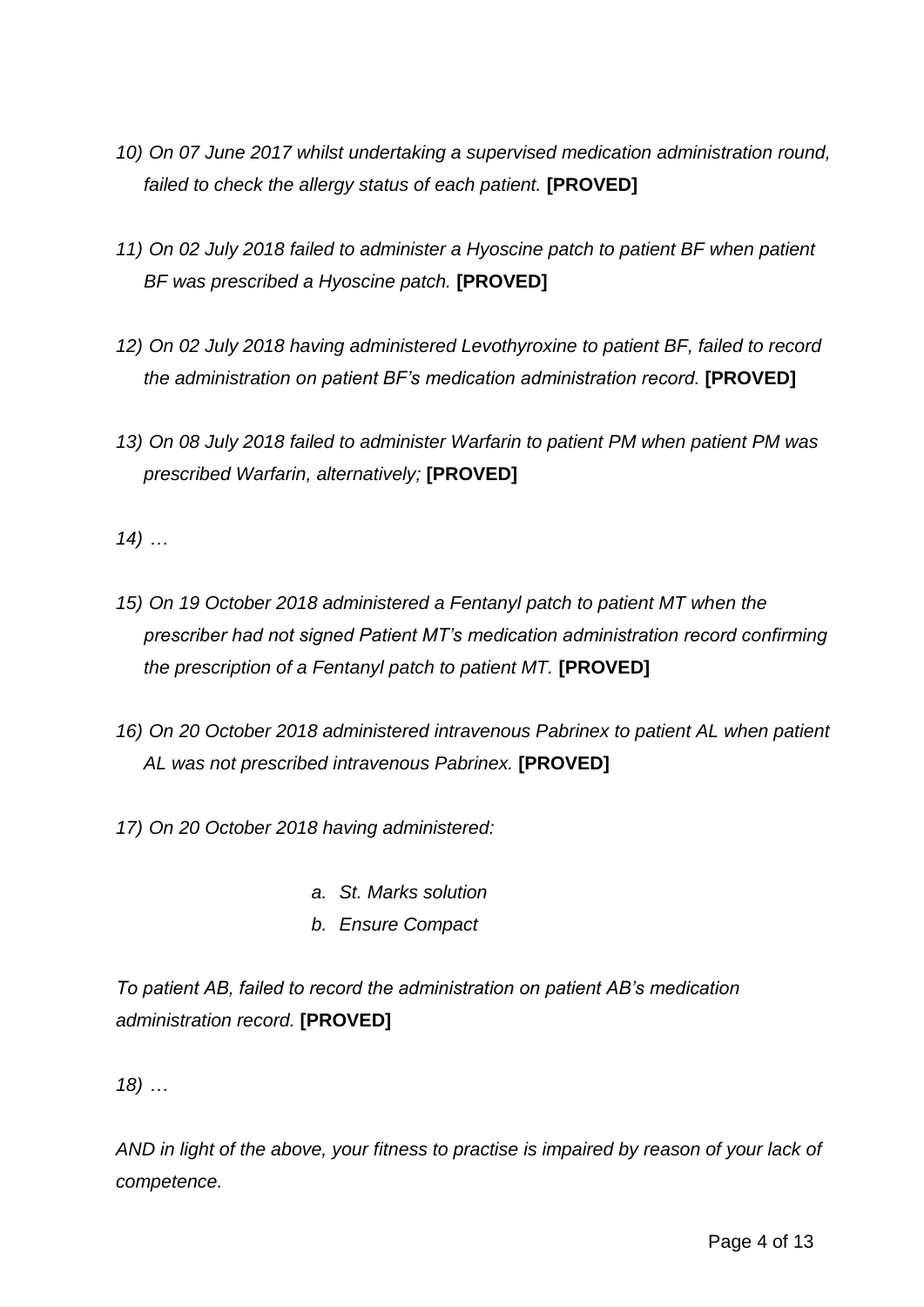The original panel determined the following with regard to impairment:

*'The panel next went on to decide if as a result of the lack of competence, Mrs Pickford's fitness to practise is currently impaired.*

*Nurses occupy a position of privilege and trust in society and are expected at all times to be professional. Patients and their families must be able to trust nurses with their lives and the lives of their loved ones. Nurses must make sure that their conduct at all times justifies both their patients' and the public's trust in the profession.*

*In this regard the panel considered the judgment of Mrs Justice Cox in the case of CHRE v NMC and Grant in reaching its decision. In paragraph 74, she said:*

*'In determining whether a practitioner's fitness to practise is impaired by reason of misconduct, the relevant panel should generally consider not only whether the practitioner continues to present a risk to members of the public in his or her current role, but also whether the need to uphold proper professional standards and public confidence in the profession would be undermined if a finding of impairment were not made in the particular circumstances.'*

*In paragraph 76, Mrs Justice Cox referred to Dame Janet Smith's "test" which reads as follows:*

*'Do our findings of fact in respect of the doctor's misconduct, deficient professional performance, adverse health, conviction, caution or determination show that his/her fitness to practise is impaired in the sense that s/he:*

*a. has in the past acted and/or is liable in the future to act so as to put a patient or patients at unwarranted risk of harm; and/or*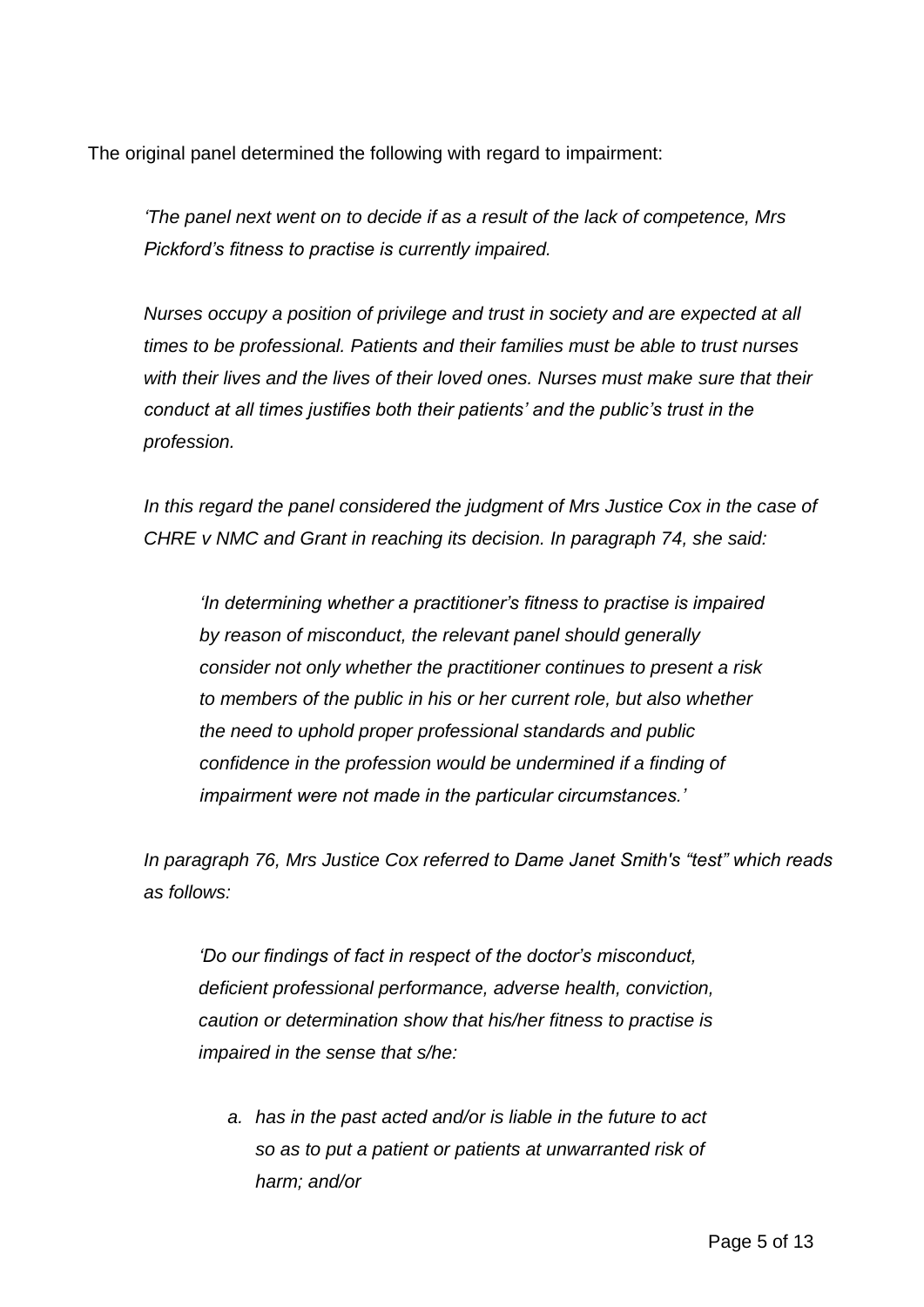- *b. has in the past brought and/or is liable in the future to bring the medical profession into disrepute; and/or*
- *c. has in the past breached and/or is liable in the future to breach one of the fundamental tenets of the medical profession; and/or*
- *d. …*

*The panel considered that the first three limbs of the Grant "test" are clearly engaged in this case. Mrs Pickford's lack of competence previously put patients at a risk of harm, breached fundamental tenets of the nursing profession (in respect of patient care), and brought the nursing profession into disrepute.*

*The panel bore in mind the repeated nature of the errors which led to its finding of lack of competence in respect of Mrs Pickford's practice; they were of a similar nature within a similar clinical frame. It considered that these errors were remediable, by their nature.* 

*Mrs Pickford has not engaged with the NMC in respect of these regulatory proceedings; she has provided no information as to any attempts at remediating her practice, any relevant training she has undertaken, or any references from previous or current employers as to the level of her clinical competence. Aside from the limited levels of insight demonstrated in the reflective pieces undertaken by Mrs Pickford at a local level, the panel has also no information as to Mrs Pickford's current level of insight into her actions. The panel determined that, in the absence of such information, a risk of repetition of Mrs Pickford's failings remains live.* 

*The panel therefore decided that a finding of impairment is necessary on the grounds of public protection. The panel did not consider it to be necessary, within the particular circumstances of this specific case, to make a finding of impairment on public interest grounds.'*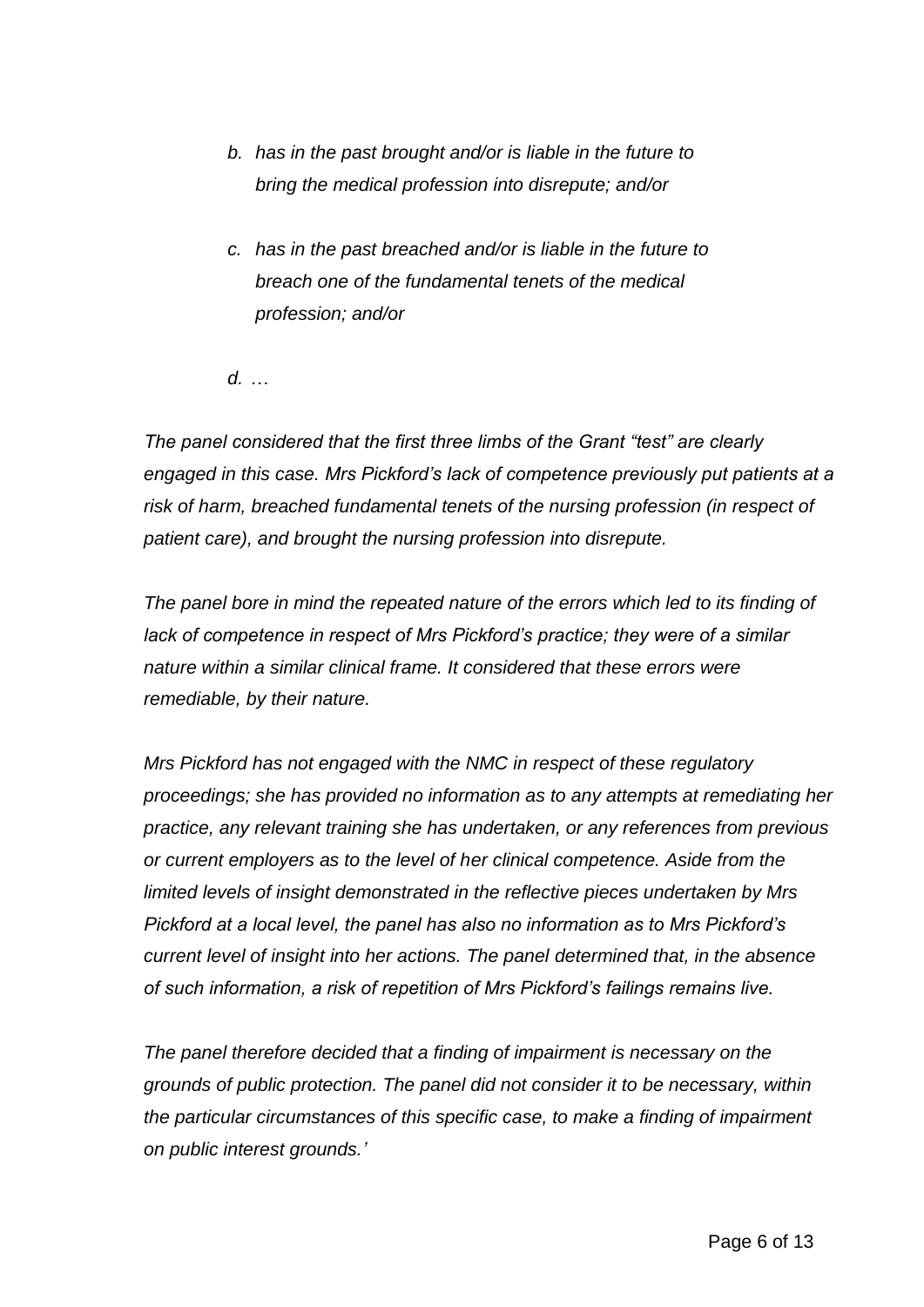The original panel determined the following with regard to sanction:

*'The panel first considered whether to take no action or impose a caution order but concluded that these courses of action would be inappropriate in the light of its finding of impairment on public protections grounds. To take no action or to impose a caution order would not effectively protect the public; Mrs Pickford is currently not safe to practice without restriction on her practice.*

*The panel next considered whether placing conditions of practice on Mrs Pickford's registration would be a sufficient and appropriate response. The panel is mindful that any conditions imposed must be proportionate, measurable and workable.* 

*It determined that a conditions of practice order would adequately protect patients and allow Mrs Pickford an opportunity to re-engage with the regulatory process and address the remediable clinical concerns within her practice. The panel determined that it would be possible to formulate appropriate and practical conditions which would address the failings highlighted in this case.* 

*The panel was of the view that to impose a suspension order would be disproportionate and would not be a reasonable response in the circumstances of the case at this point in time; such a sanction would not permit Mrs Pickford an opportunity to address the concerns within her clinical practice. The panel also noted that, as this is a lack of competence case, a striking-off order is not available to it.* 

*Having regard to the matters it has identified, the panel has concluded that a conditions of practice order will adequately protect the public, as well as marking the importance of maintaining public confidence in the profession - sending to the public and the profession a clear message about the standards of practice required of a registered nurse.*

*The panel determined that the following conditions are appropriate and proportionate in this case:*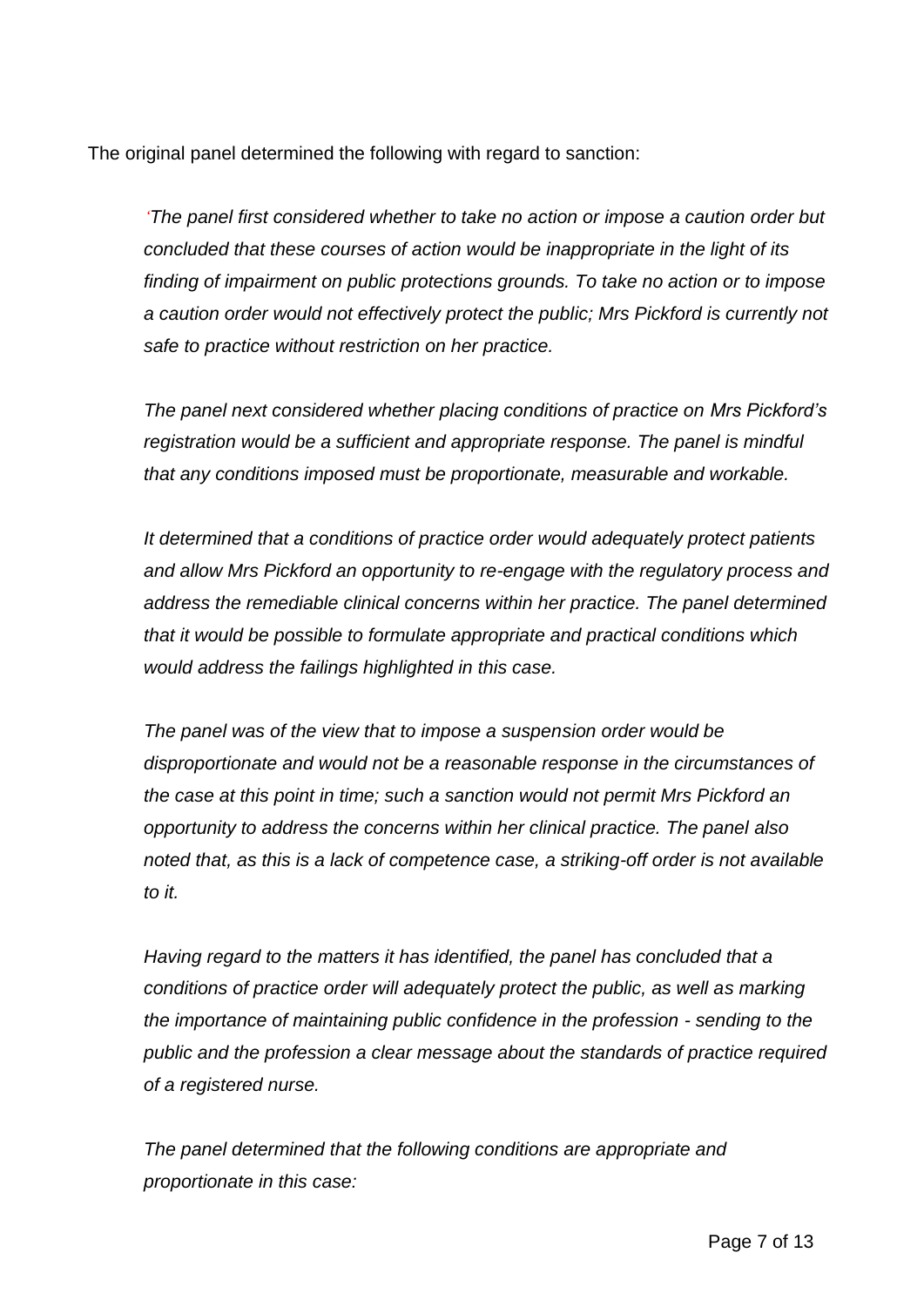*'For the purposes of these conditions, 'employment' and 'work' mean any paid or unpaid post in a nursing, midwifery or nursing associate role. Also, 'course of study' and 'course' mean any course of educational study connected to nursing, midwifery or nursing associates.'*

- *1. You must ensure that you are supervised by a registered nurse any time you are working, with such supervision to consist of:*
	- *a) direct observation when you are administering medication.*
- *2. You must create and maintain an up-to-date reflective piece. This piece will:*
	- *a) Detail a selection of the cases where you undertake or assist with medication administration*
	- *b) Set out the nature of the care given*
	- *c) Address your previous failings which amounted to a lack of competence as found by this panel.*

*You must send your case officer a copy of this profile prior to any review hearing or meeting.*

- *3. You must work with your line manager or supervisor to make a personal development plan (PDP). Your PDP must address the concerns about record-keeping and medication administration. You must:*
	- *a) Send your case officer a copy of your PDP prior to any review hearing or meeting.*
	- *b) Meet with your line manager or supervisor at least every fourteen days to discuss your standard of performance (generally and in particular in relation to medication administration) and your progress towards achieving the aims set out in your PDP;*
	- *c) Send your case officer a report from your line manager or supervisor in respect of your standard of performance, prior to any*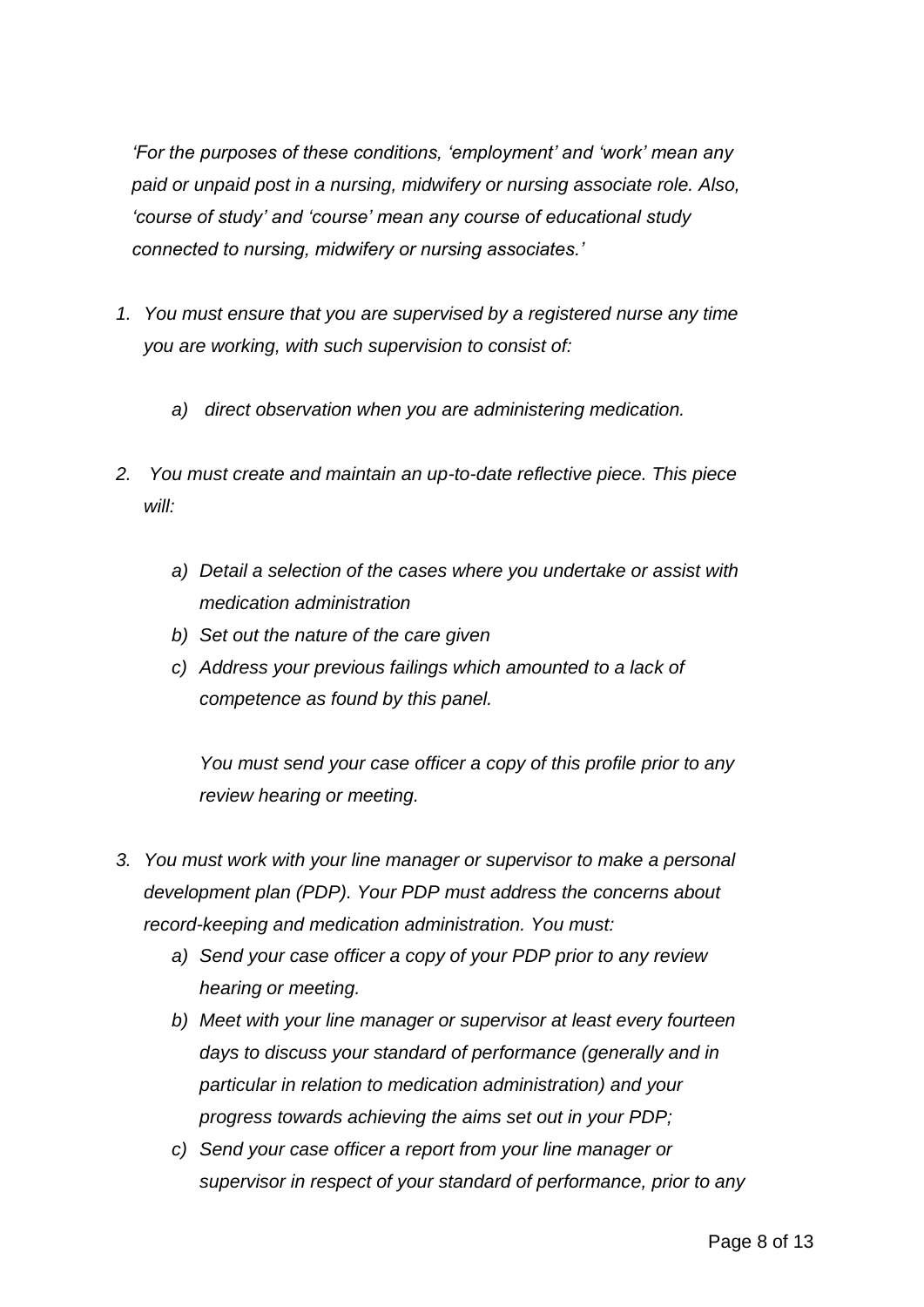*review hearing or meeting.*

- *4. You must keep us informed about anywhere you are working by:* 
	- *a) Telling your case officer within seven days of accepting or leaving any employment.*
	- *b) Giving your case officer your employer's contact details.*
- *5. You must keep us informed about anywhere you are studying by:* 
	- *a) Telling your case officer within seven days of accepting any course of study.*
	- *b) Giving your case officer the name and contact details of the organisation offering that course of study.*
- *6. You must immediately give a copy of these conditions to:* 
	- *a) Any organisation or person you work for.*
	- *b) Any agency you apply to or are registered with for work.*
	- *c) Any employers you apply to for work (at the time of application).*
	- *d) Any establishment you apply to (at the time of application), or with which you are already enrolled, for a course of study.*
	- *e) Any current or prospective patients or clients you intend to see or care for on a private basis when you are working in a self-employed capacity*
- *7. You must tell your case officer, within seven days of your becoming aware of:*
	- *a) Any clinical incident you are involved in.*
	- *b) Any investigation started against you.*
	- *c) Any disciplinary proceedings taken against you.*
- *8. You must allow your case officer to share, as necessary, details about your performance, your compliance with and / or progress under these*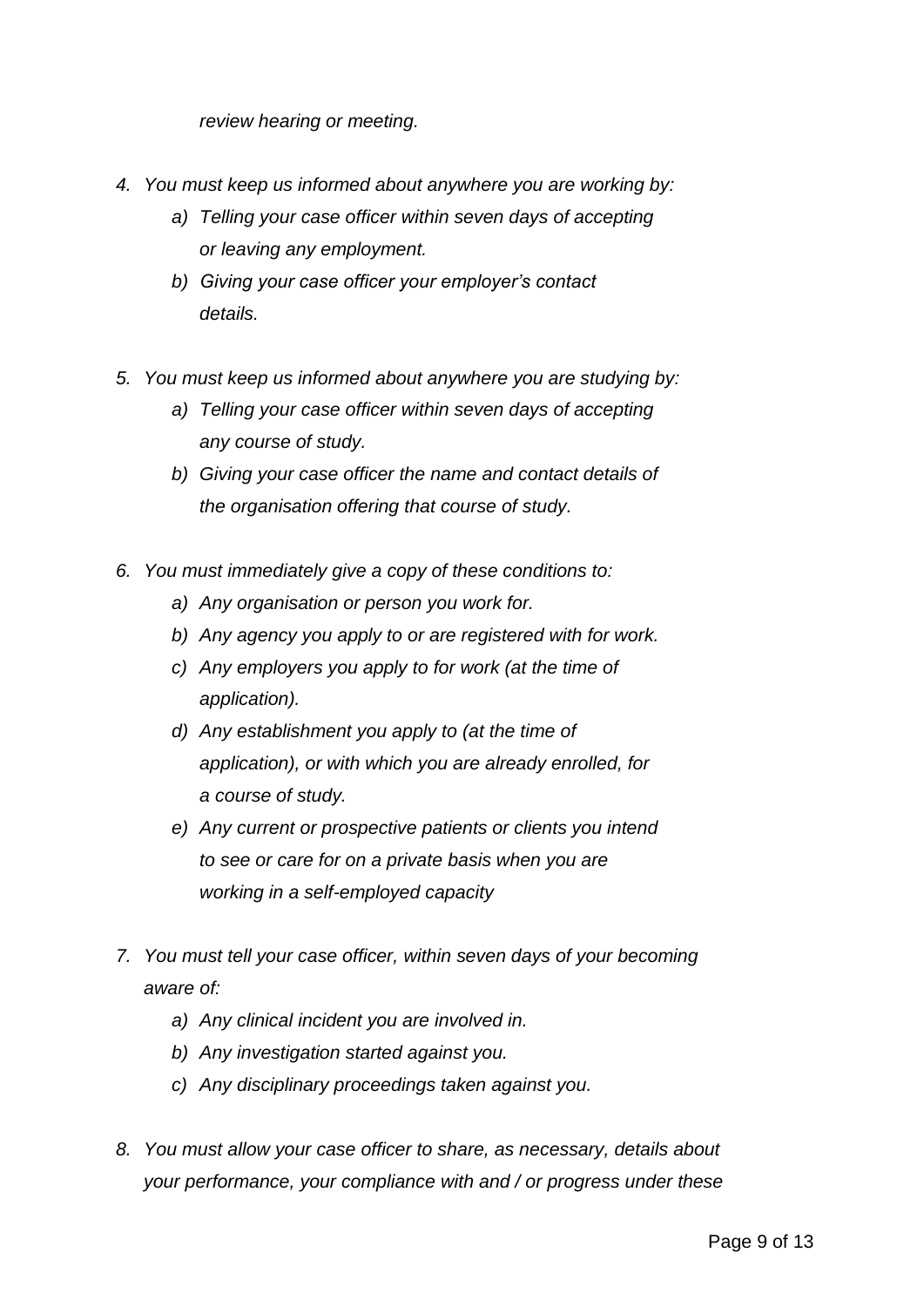*conditions with:*

- *a) Any current or future employer.*
- *b) Any educational establishment.*
- *c) Any other person(s) involved in your retraining and/or supervision required by these conditions'*

## **Decision and reasons on current impairment**

The panel has considered carefully whether Mrs Pickford's fitness to practise remains impaired. Whilst there is no statutory definition of fitness to practise, the Nursing and Midwifery Council (NMC) has defined fitness to practise as a registrant's suitability to remain on the register without restriction. In considering this case, the panel has carried out a comprehensive review of the order in light of the current circumstances. Whilst it has noted the decision of the last panel, this panel has exercised its own judgement as to current impairment.

The panel has had regard to all of the documentation before it, including the NMC bundle.

The panel heard and accepted the advice of the legal assessor.

In reaching its decision, the panel was mindful of the need to protect the public, maintain public confidence in the profession and to declare and uphold proper standards of conduct and performance.

The panel considered whether Mrs Pickford's fitness to practise remains impaired. The panel considered that there was no new information before it, and therefore there had been no real material change of circumstances since the previous hearing. The panel noted that the previous panel, in its determination on 21 May 2022, had provided Mrs Pickford with an opportunity to engage with these proceedings, and it had been very clear as to what this panel would be assisted by, in order for Mrs Pickford to demonstrate evidence of insight and strengthened practice. Despite being given such clear information by the previous panel, Mrs Pickford had not meaningfully engaged with these proceedings, and she had not taken up that opportunity. The panel considered that Mrs Pickford had not provided any of the evidence suggested by the previous panel.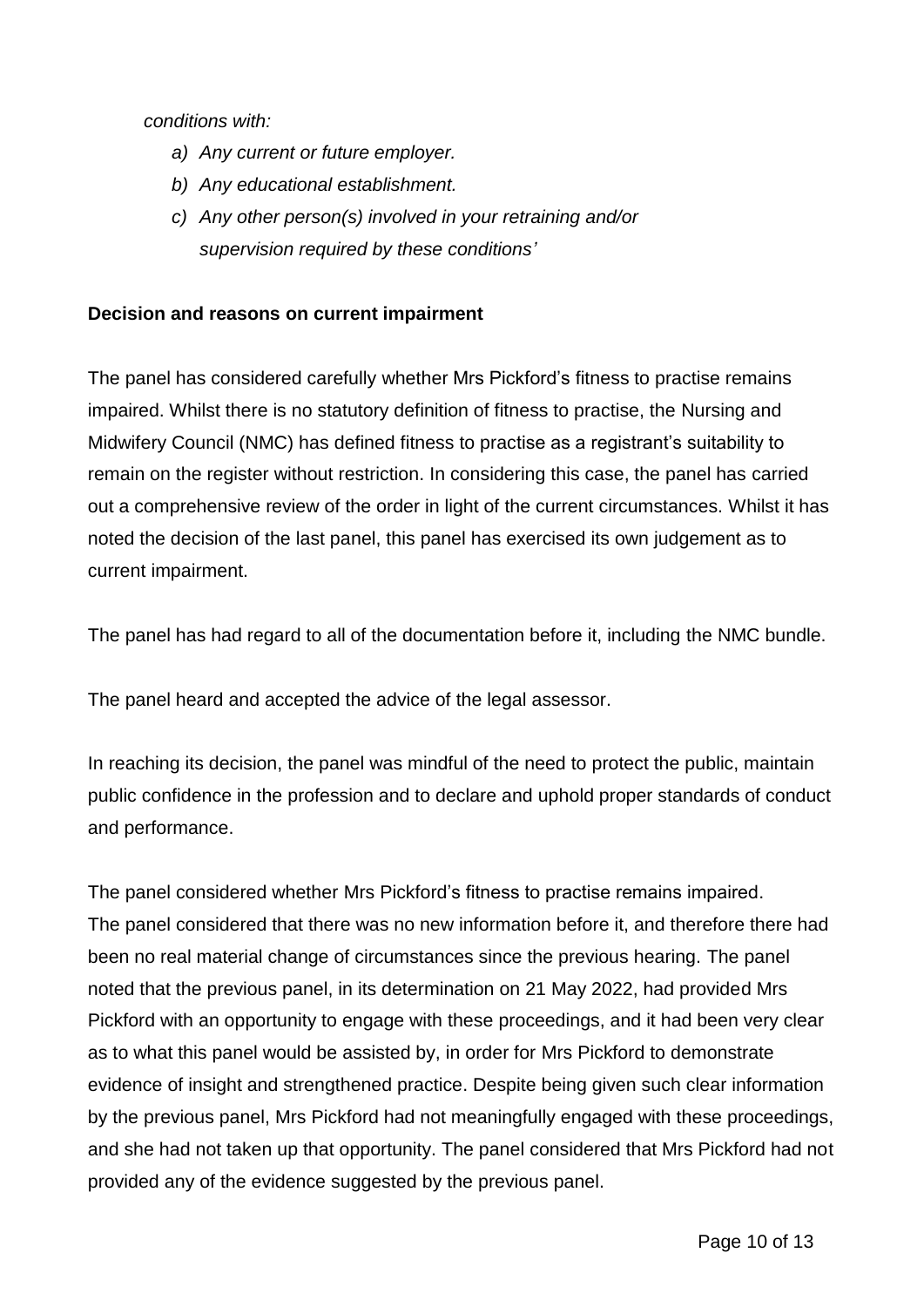The panel therefore considered that there was no information before it to demonstrate that Mrs Pickford had addressed her clinical failings and that she had remediated her lack of competence. The panel also considered that there was no evidence to show the development of any insight on Mrs Pickford's part. The panel had nothing before it to provide reassurance that Mrs Pickford would not repeat her clinical failings in the future. The panel therefore considered that there is a high risk of repetition, and that patients would be placed at a real risk of harm if Mrs Pickford were able to practise without restriction. The panel determined that a finding of impairment remains necessary on the grounds of public protection.

The panel bore in mind that its primary function is to protect patients and the wider public interest which includes maintaining confidence in the nursing profession and upholding proper standards of conduct and performance. The panel had regard to Mrs Pickford's lack of meaningful engagement with these proceedings, despite being given further time by the previous panel to engage, and with clear directions as to how she could provide this panel with evidence to demonstrate remediation and insight. The panel considered that Mrs Pickford had a duty to engage with these proceedings and cooperate with the NMC as her regulator, and she had failed to do. The panel therefore determined that a finding of impairment also remains necessary on public interest grounds, in order to maintain confidence in the nursing profession and in the NMC as a regulator.

For these reasons, the panel finds that Mrs Pickford's fitness to practise remains impaired.

#### **Decision and reasons on sanction**

Having found Mrs Pickford's fitness to practise currently impaired, the panel then considered what, if any, sanction it should impose in this case. The panel noted that its powers are set out in Article 30 of the Order. The panel has also taken into account the 'NMC's Sanctions Guidance' (SG) and has borne in mind that the purpose of a sanction is not to be punitive, though any sanction imposed may have a punitive effect.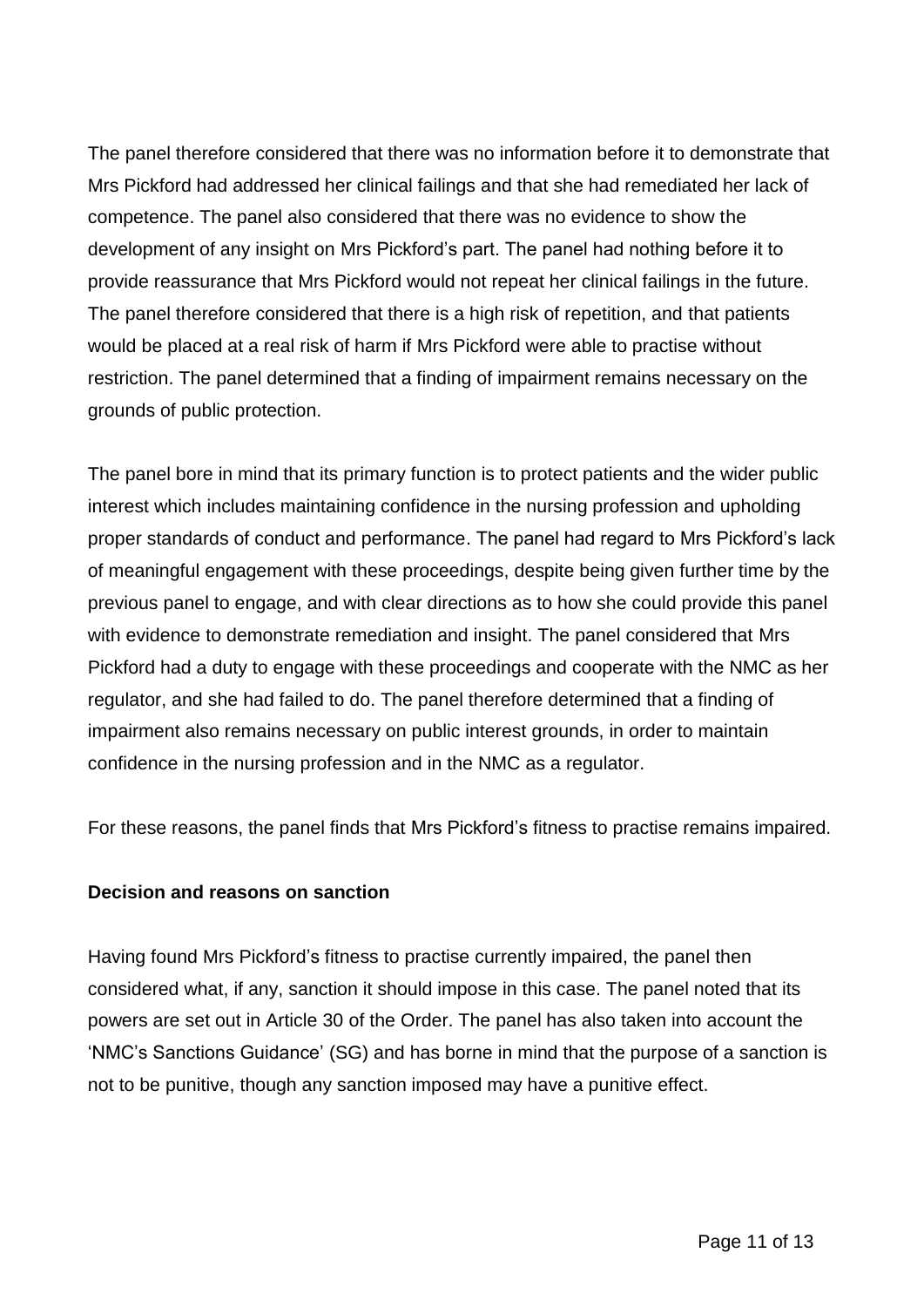The panel first considered whether to take no action but concluded that this would be inappropriate in view of the seriousness of the case. The panel decided that it would be neither proportionate nor in the public interest to take no further action.

It then considered the imposition of a caution order but again determined that, due to the seriousness of the case, and the public protection issues identified, an order that does not restrict Mrs Pickford's practice would not be appropriate in the circumstances. The SG states that a caution order may be appropriate where *'the case is at the lower end of the spectrum of impaired fitness to practise and the panel wishes to mark that the behaviour was unacceptable and must not happen again.'* The panel considered that Mrs Pickford's misconduct was not at the lower end of the spectrum and that a caution order would be inappropriate in view of the issues identified. The panel decided that it would be neither proportionate nor in the public interest to impose a caution order.

The panel next considered whether imposing a conditions of practice order on Mrs Pickford's registration would still be a sufficient and appropriate response. The panel is mindful that any conditions imposed must be proportionate, measurable and workable.

The panel next considered the continuation of the current conditions of practice order. The panel noted Mrs Pickford's lack of meaningful engagement with these proceedings. It considered that there was no evidence to suggest that Mrs Pickford would be willing or able to comply with a conditions of practice order. The panel determined that it would not be possible to formulate workable or practicable conditions, which would suitably protect the public and satisfy the public interest. On this basis, the panel concluded that a conditions of practice order is no longer practicable in this case. The panel concluded that no workable conditions of practice could be formulated which would protect the public or satisfy the wider public interest.

The panel determined therefore that a suspension order is the appropriate sanction which would both protect the public and satisfy the wider public interest. Accordingly, the panel determined to impose a suspension order for the period of 12 months which would provide Mrs Pickford with an opportunity to engage with the NMC and to provide evidence of her strengthened practice. It considered this to be the most appropriate and proportionate sanction available.